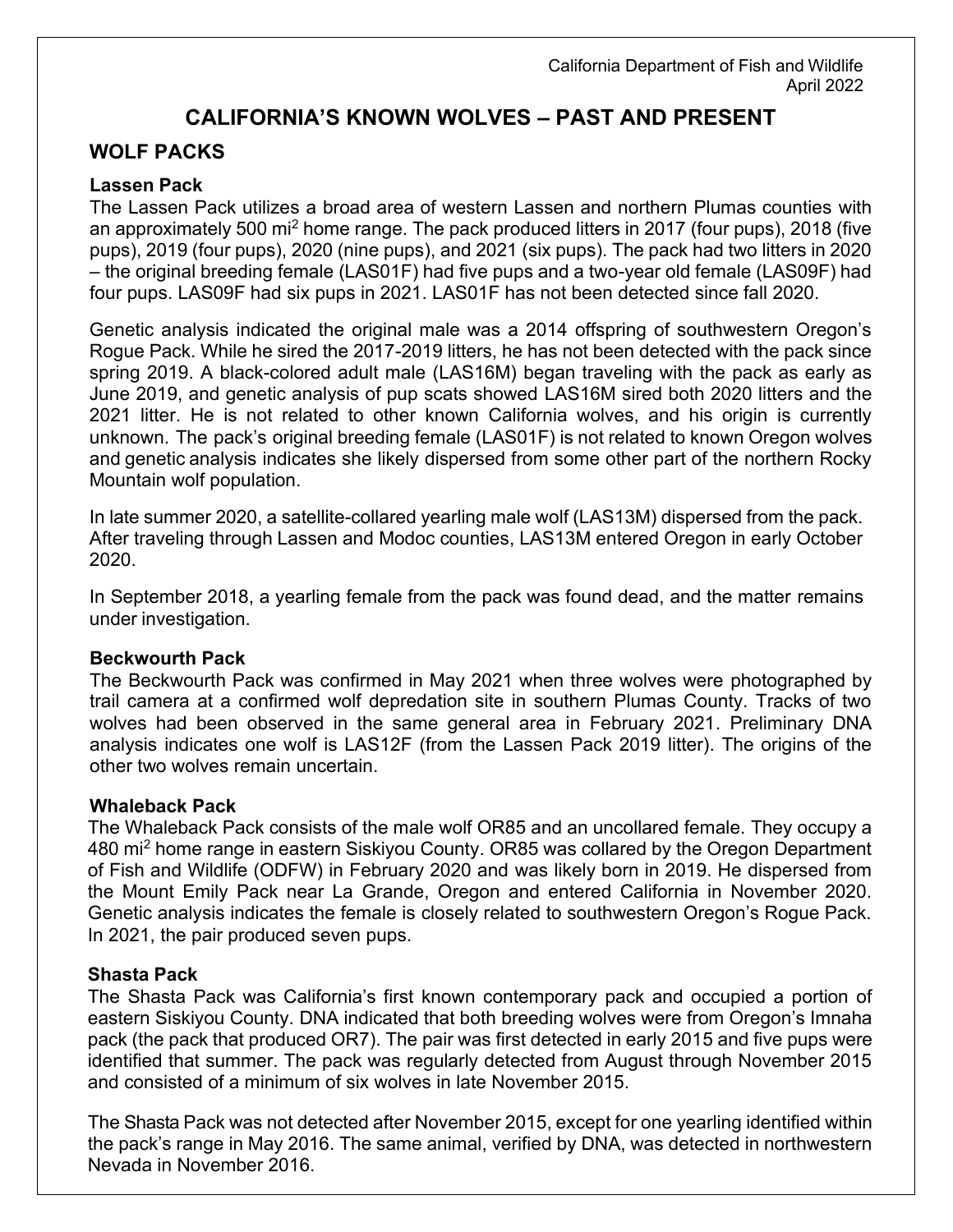## **OTHER WOLVES DETECTED (COLLARED)**

### **OR103**

OR103, a wolf born in 2019 or 2020, entered northeastern Siskiyou County on May 4, 2021. Except for a brief foray into northern Trinity County in early March 2022, he has remained in Siskiyou County.

OR103 was collared by ODFW in Deschutes County, Oregon. His pack origin is currently unknown.

### **OR93**

OR93, a male wolf born in 2019, initially entered Modoc County on January 30, 2021. After briefly returning to Oregon, OR93 reentered Modoc County on February 4. On February 24, he entered Alpine County after passing through portions of Lassen, Plumas, Sierra, Nevada, Placer, El Dorado, Amador, and Calaveras counties. On February 25, he entered Mono County. In mid-March, he was in western Tuolumne County. By late March he was in Fresno County, and then entered San Benito County after crossing Highway 99 and Interstate 5. He was in Monterey County on April 1 and his last collar transmission was from San Luis Obispo County on April 5. OR93 was found dead on November 10, 2021 near the town of Lebec in Kern County. Evidence indicated he died from a vehicle strike. When his collar stopped transmitting on April 5, he had traveled at least 935 air miles in California, a minimum average of 16 air miles per day.

OR93 dispersed from the White River pack in northern Oregon. He was collared in June 2020.

### **OR54**

OR54 was an offspring of southwestern Oregon's Rogue Pack and was most likely born in 2016. She was the fourth Rogue Pack wolf known to have spent time in California. She was fitted with a GPS collar by ODFW in October 2017, and she initially dispersed to California in January 2018. She subsequently spent most of her time in California but made two trips back to Oregon. She traveled widely in northeastern California, through portions of Butte, Lassen, Modoc, Nevada, Plumas, Shasta, Sierra, Siskiyou, Tehama, and Yuba counties. In September 2019, OR54 crossed to the south side of Interstate 80 and briefly entered Nevada before returning to California and again crossing the Interstate. She covered more than 8,710 miles after leaving the Rogue Pack.

OR54 was found dead in Shasta County in February 2020 and the circumstances of her death remain under investigation.

### **OR59**

OR59 was a male wolf from northeastern Oregon. He was fitted with a GPS collar by ODFW in February 2018 and crossed the state line into Modoc County in December 2018. CDFW Wildlife Officers found OR59 shot in December 2018. The circumstances of the death remain under investigation.

### **OR44**

OR44 was a male offspring from northeastern Oregon's Chesnimnus Pack. He was fitted with a GPS collar by ODFW in December 2016 and dispersed from his pack in fall 2017. He crossed the state line into eastern Siskiyou County in March 2018. OR44's collar failed in May 2018, and his last known location was in Siskiyou County.